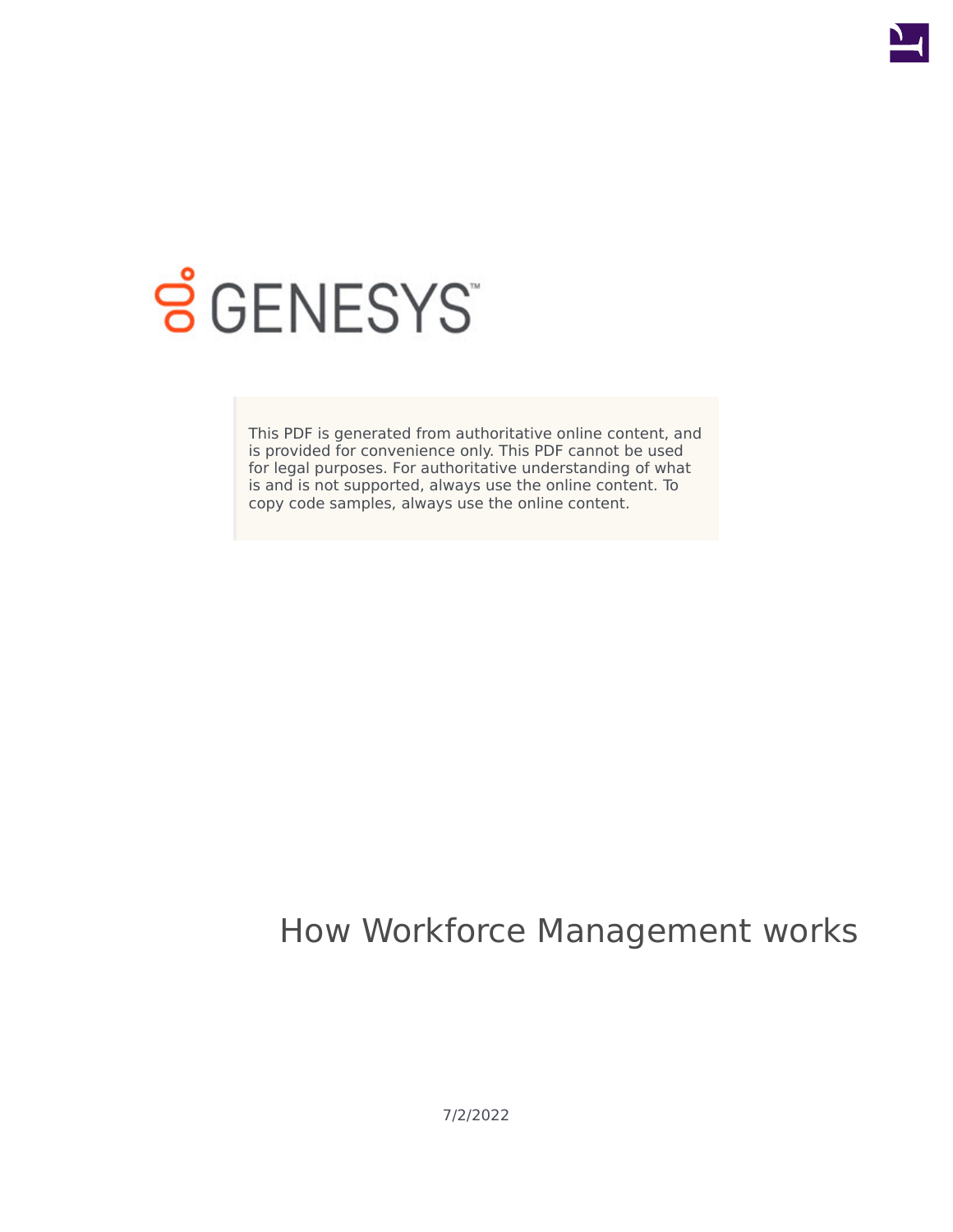- Administrator
- Agent
- Supervisor

Workforce Management (WFM) provides the tools that enable contact center managers to better manage their workforce, by creating accurate staffing plans that account for projected contact volumes and average handle times, and the various agent skills and skill levels.

Managers achieve these goals, by using WFM's advanced forecasting, scheduling, and real-time adherence capabilities.

### **Related documentation:**

## Contents

•

- 1 [What Workforce Management does](#page-2-0)
- 2 [How Workforce Management works](#page-2-1)
	- 2.1 [Set up the environment](#page-2-2)
	- 2.2 [Plan and secure WFM objects](#page-3-0)
	- 2.3 [Create workforce reporting metrics](#page-4-0)
	- 2.4 [Manage organization, policies, and user access](#page-4-1)
	- 2.5 [Create and adjust forecasts](#page-5-0)
	- 2.6 [Create and manage schedules](#page-6-0)
	- 2.7 [Manage scheduling change requests](#page-7-0)
	- 2.8 [Monitor performance and adherence](#page-8-0)
	- 2.9 [Manage personal schedules and time-off](#page-8-1)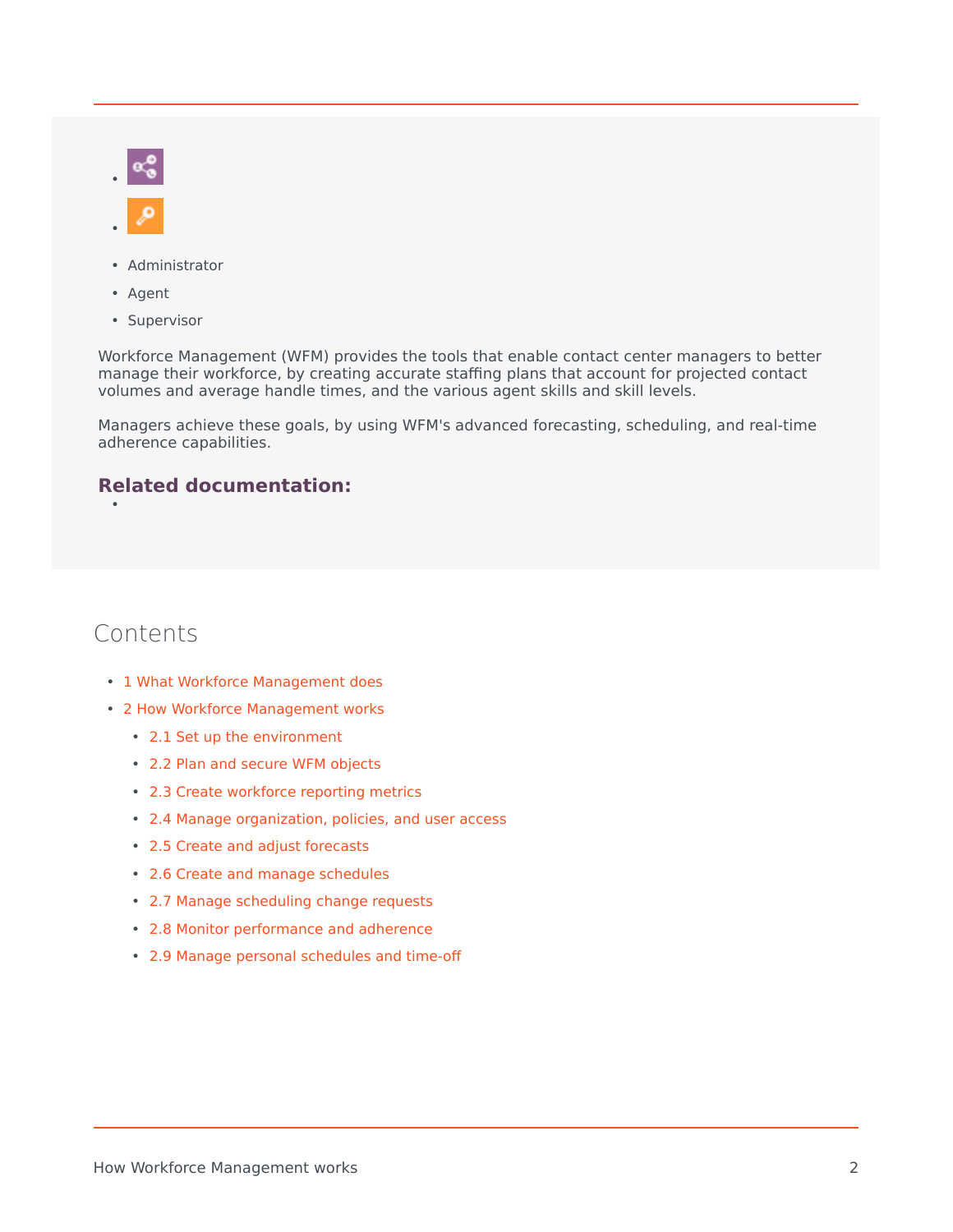## <span id="page-2-0"></span>What Workforce Management does

Workforce Management is designed for the true multi-media, multi-site environment, providing optimal schedules for multi-skilled agents who handle customer interactions of different media types. Agent preferences, skills, proficiency, customer segmentation, historical trends, email response times, and outbound call lengths are all considered within the forecast, schedule, and adherence components.

## <span id="page-2-1"></span>How Workforce Management works

WFM is designed to integrate with the Genesys Management Framework components and Genesys Universal Routing. WFM's key functionality is presented through a web interface, which includes Supervisor and Agent applications.

Supervisors can create forecasts and proposed future schedules. They can also integrate agent's schedule and overtime bids into real schedules, and perform real-time contact-center performance and agent-adherence monitoring.

Agents can request time off, specify working hours, and trade schedules with other agents without sacrificing optimal staffing levels.

#### <span id="page-2-2"></span>Set up the environment



#### **Players:** Administrators

**Actions:** Prepare your environment by integrating WFM with Genesys Admnistrator, enabling you to leverage real-time statistics, contact-center performance, and agent adherence data across all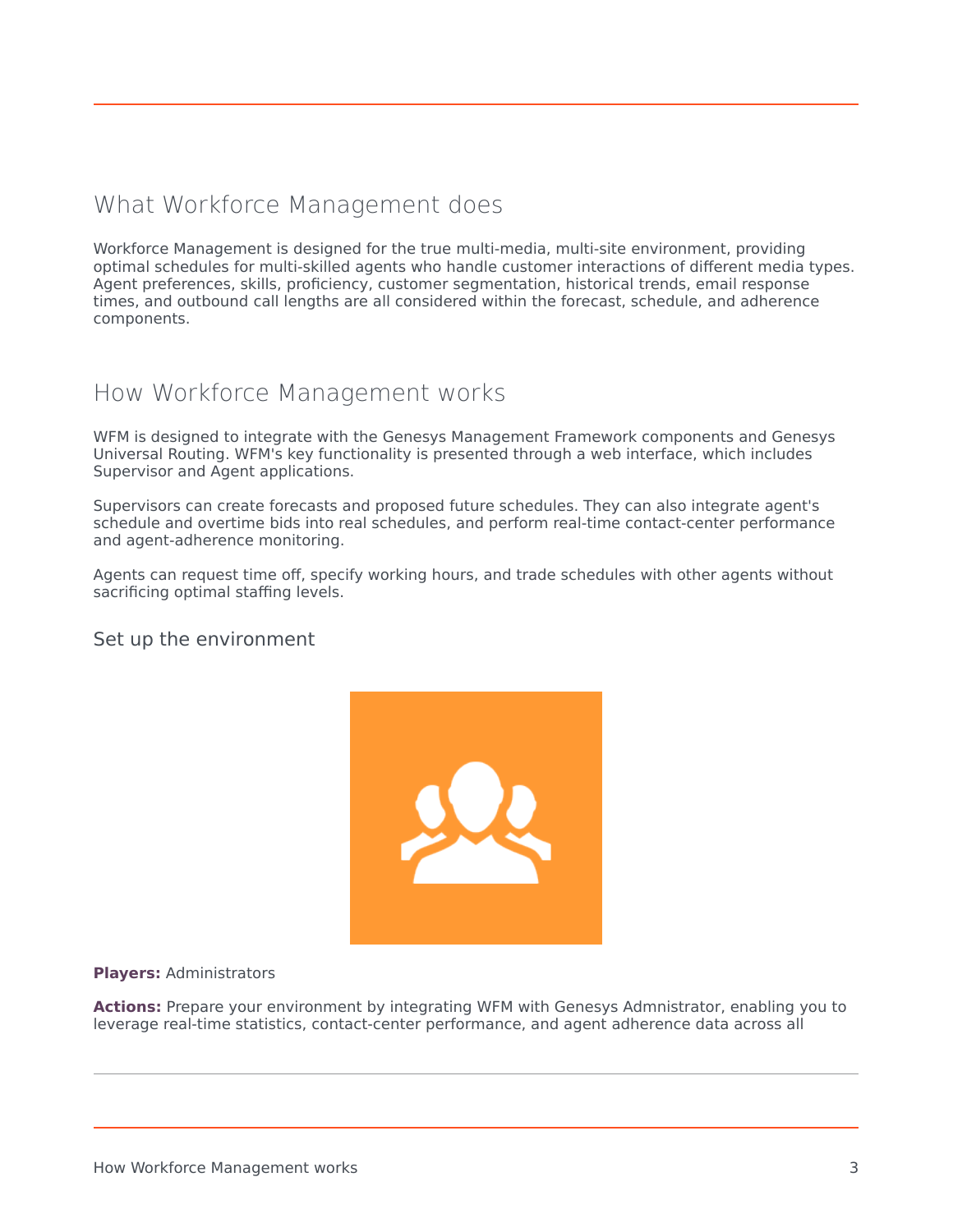communication channels.

Integrating WFM with Genesys Universal Routing (URS) enables call-routing based on WFM schedules, thereby attaining a balanced multi-skill workload for agents and improved schedule adherence.

- Integration with Other Genesys Solutions
- Importing Objects from Genesys Administrator (to WFM)
- Enterprise Routing Integration
- Introduction to Routing Workflows

<span id="page-3-0"></span>Plan and secure WFM objects



**Players:** Administrators

**Actions:** Plan and secure organization and policy objects, user roles, and access privileges.

- Policy objects
- Configuration objects
- User security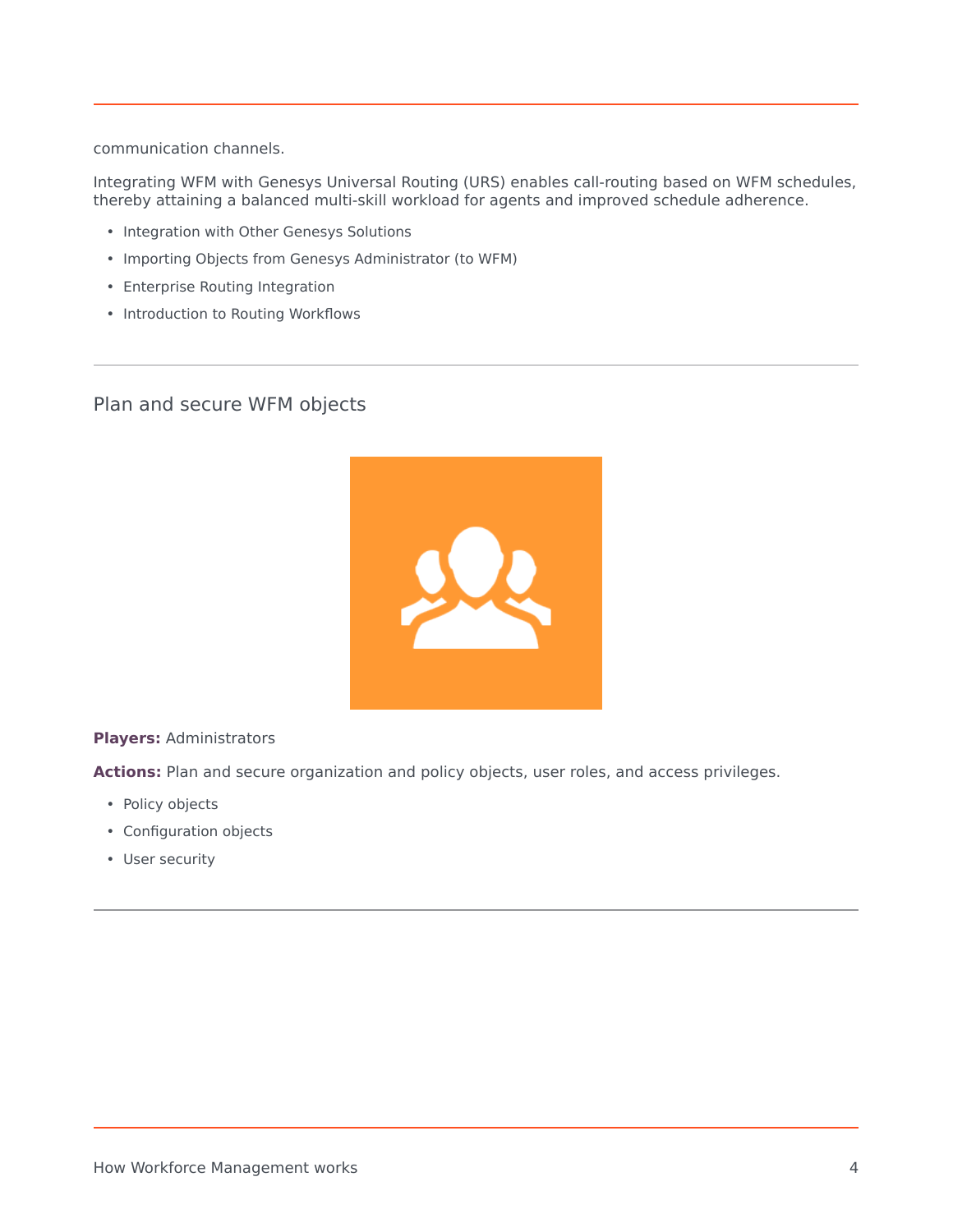<span id="page-4-0"></span>Create workforce reporting metrics



**Players:** Administrators

**Actions:** Set up performance and adherence metrics for your track your workforce service level goals.

- Performance reporting metric
- Adherence reporting metrics

<span id="page-4-1"></span>Manage organization, policies, and user access



**Players:** Supervisors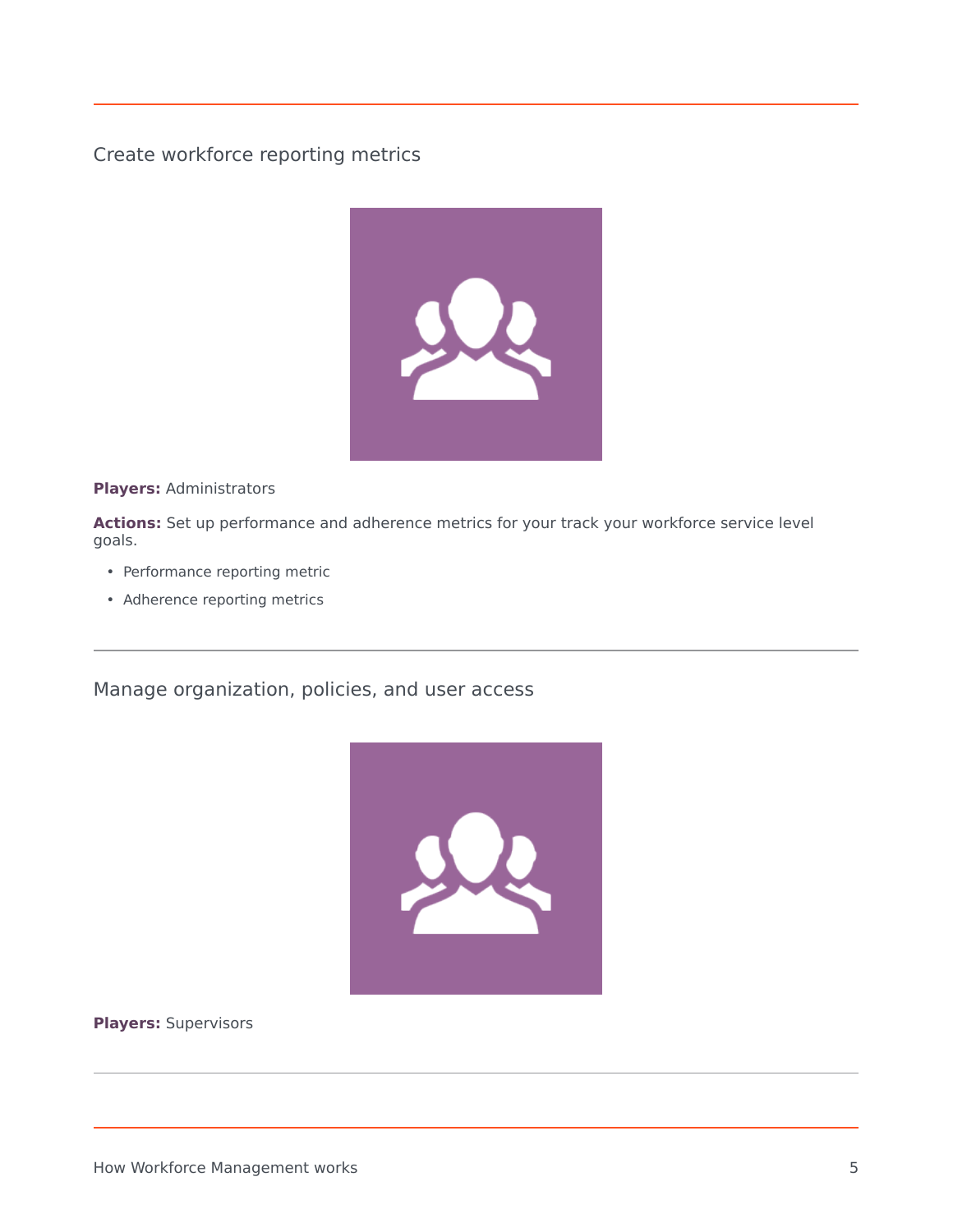**Actions:** Manage organizational units, policies, and user roles and access privileges.

- Policies
- Configuration
- User roles and access privileges

## <span id="page-5-0"></span>Create and adjust forecasts



#### **Players:** Supervisors

**Actions:** Use WFM's forecasting tools and wizards to create forecast scenarios, evaluating volume and staffing estimates, making adjustments, and choosing optimal scenarios to publish to the Master Forecast.

- Forecasts
- Forecast Scenarios
- Master Forecast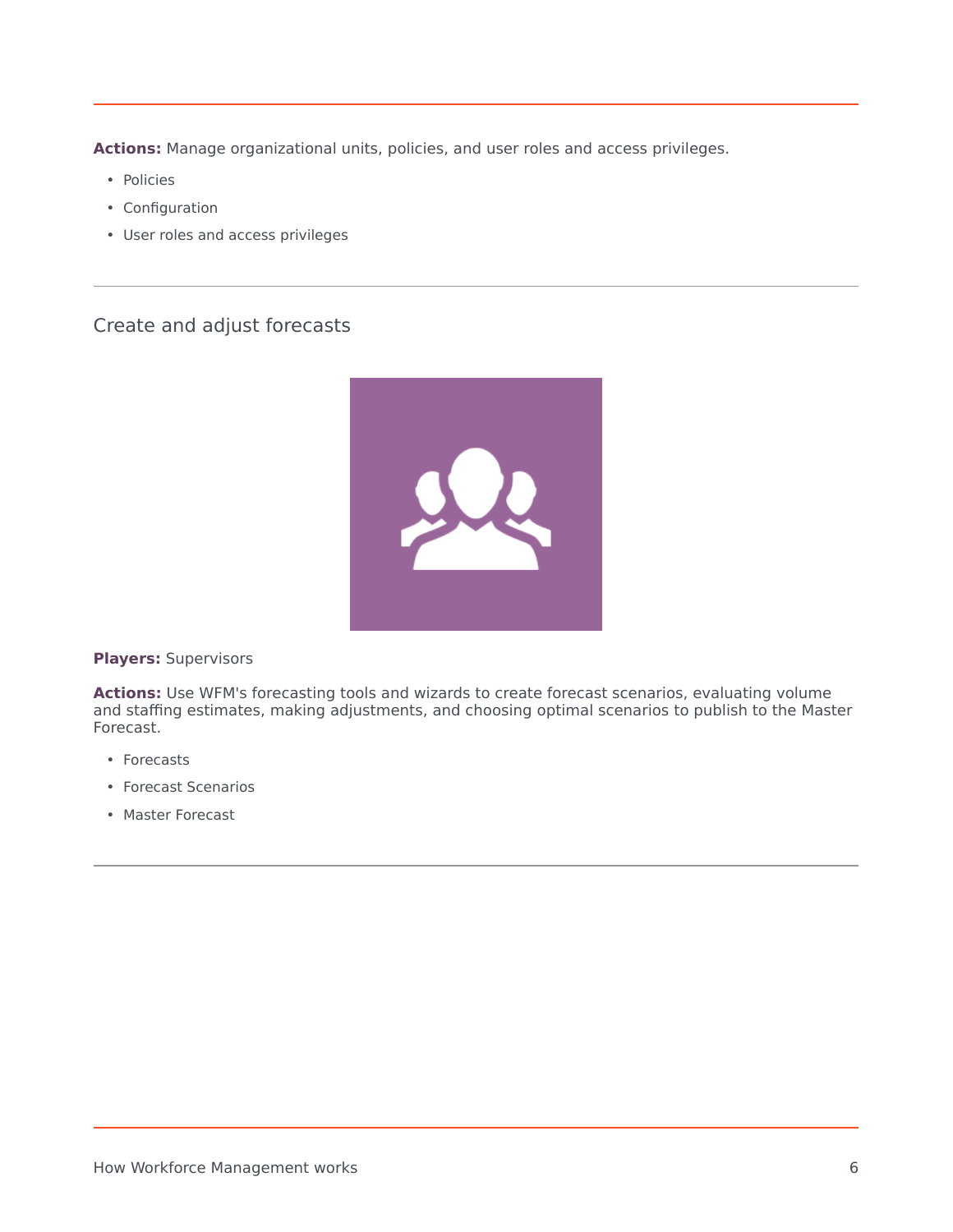<span id="page-6-0"></span>Create and manage schedules



**Players:** Supervisors

**Actions:** Use WFM's scheduling tools and wizards to create schedule scenarios, compare staffing coverage to the forecasted staffing, making adjustments, and choosing optimal scenarios to publish to the Master Schedule.

- Schedules
- Schedule Scenarios
- Master Schedule
- Publishing schedules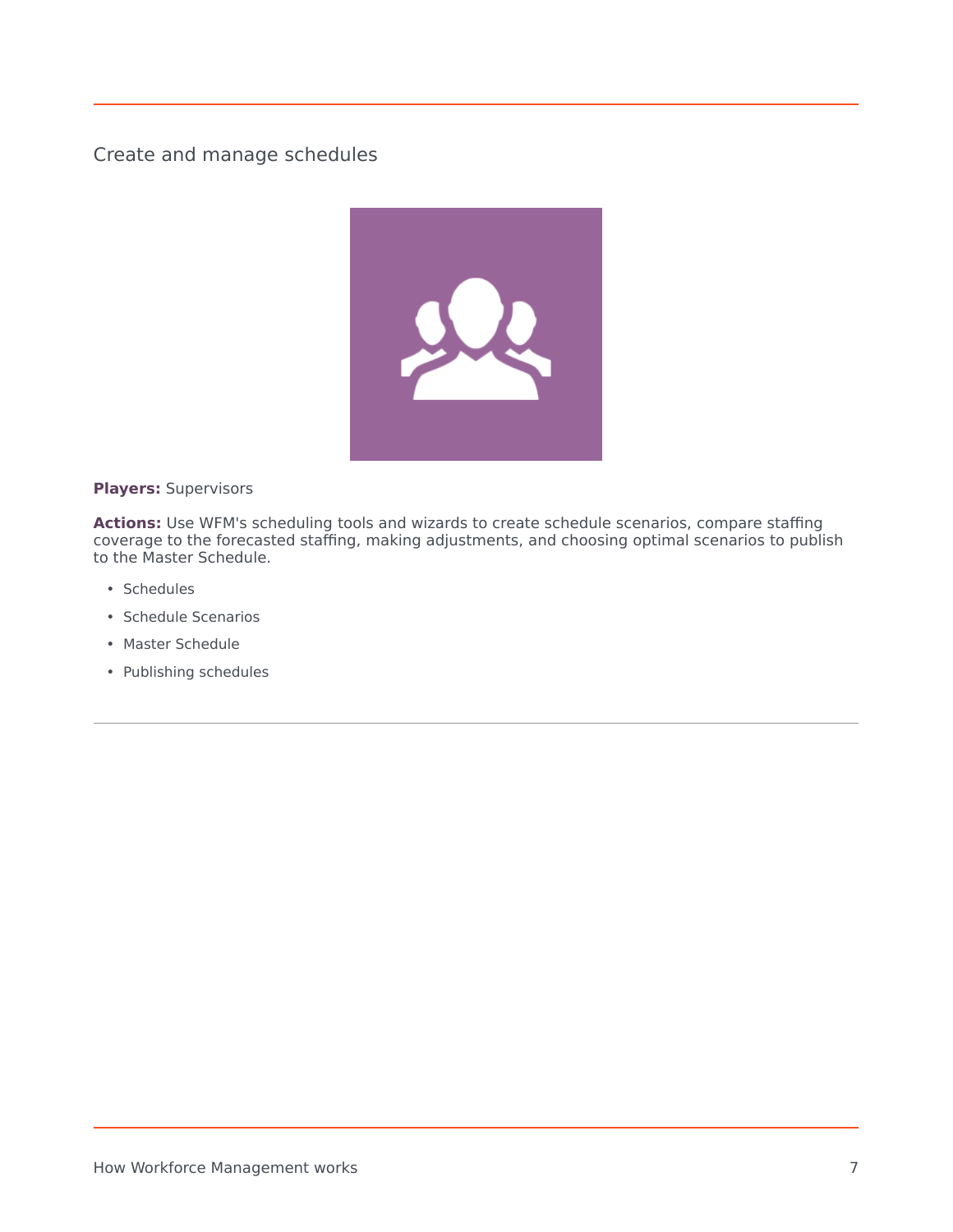<span id="page-7-0"></span>Manage scheduling change requests



**Players:** Supervisors

Actions: Use WFM's Schedules module to manage day-to-day scheduling tasks, such as overtime and schedule bidding, time-off requests, and schedule trades.

- Tme-off requests
- Time-off bidding
- Schedule bidding
- Overtime bidding
- Schedule trading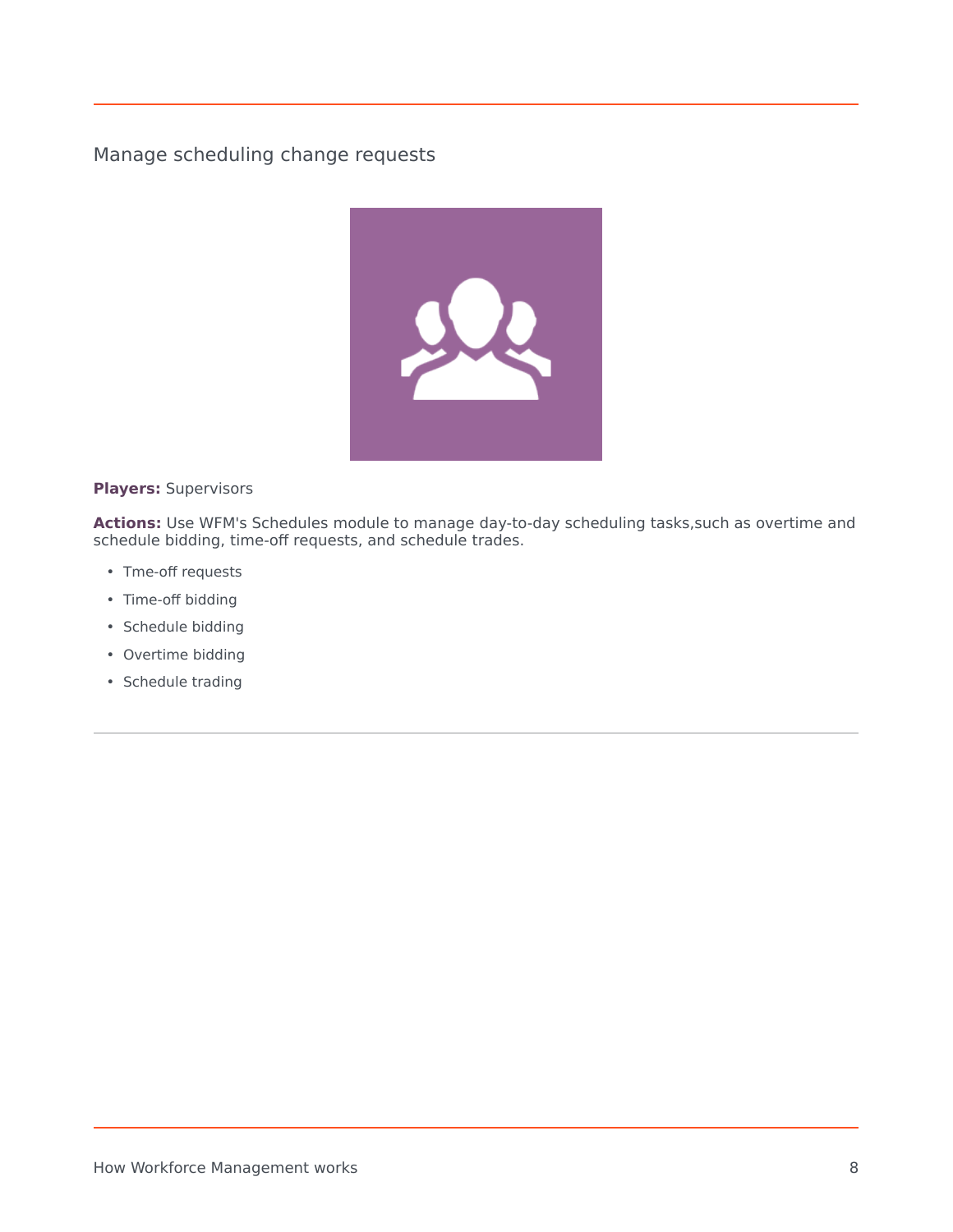<span id="page-8-0"></span>Monitor performance and adherence



**Players:** Supervisors

**Actions:** Use WFM's real-time contact-center performance and agent-adherence monitoring tools to immediately adjust the number of agents working on a specific activity if service-level statistics fall outside of the acceptable range.

- Performance monitoring
- Adherence monitoring

<span id="page-8-1"></span>Manage personal schedules and time-off



**Players:** Agents